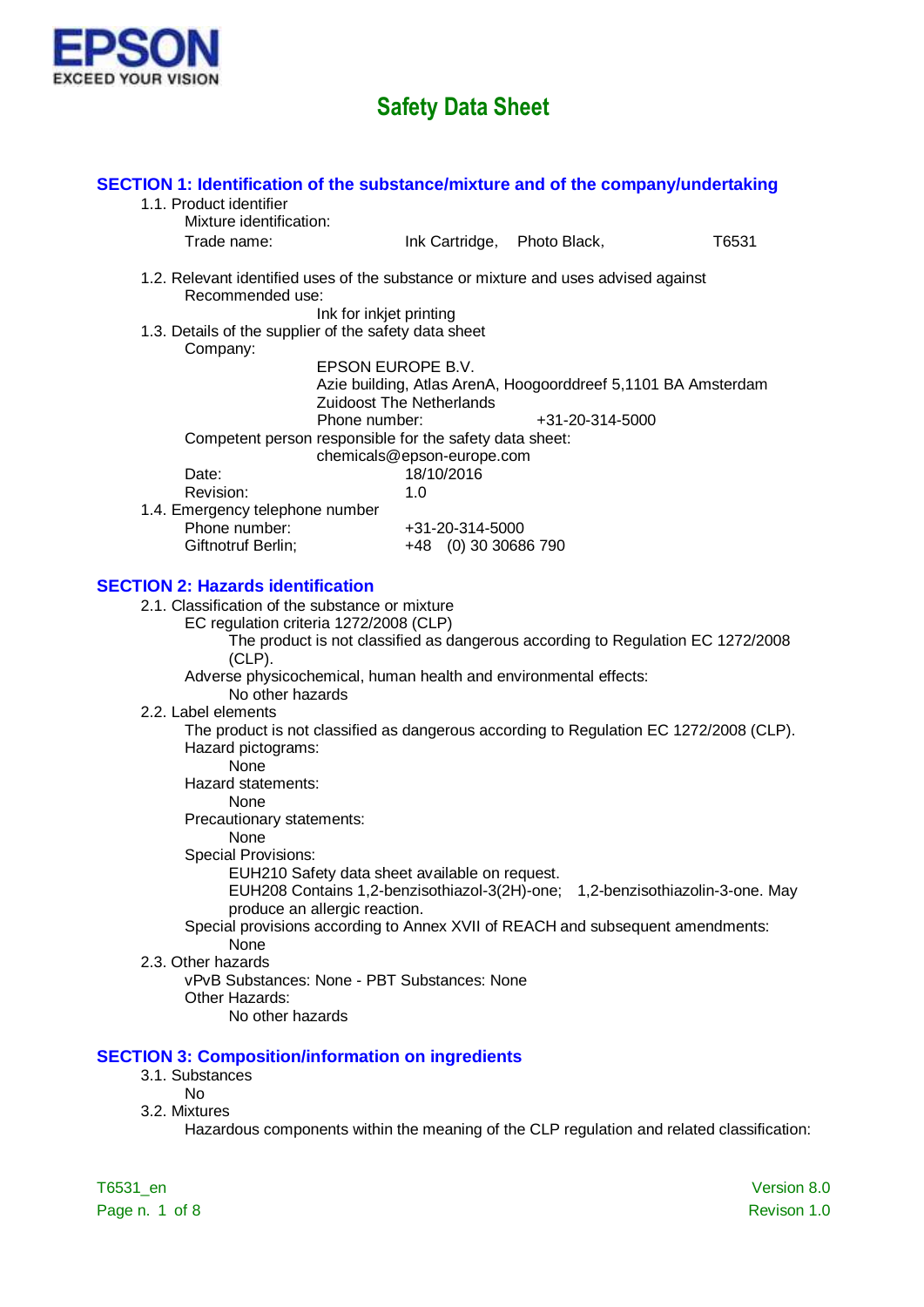

| Qty                | <b>Name</b>                                                         | <b>Ident. Number</b>            |                                        | <b>Classification</b>                                                                                                                                                   |
|--------------------|---------------------------------------------------------------------|---------------------------------|----------------------------------------|-------------------------------------------------------------------------------------------------------------------------------------------------------------------------|
| $50\% \sim$<br>65% | Water                                                               | CAS:<br>EC:                     | 7732-18-5<br>231-791-2                 | The product is not classified as<br>dangerous according to<br>Regulation EC 1272/2008 (CLP).                                                                            |
| $15% -$<br>20%     | Glycerol                                                            | CAS:<br>EC:                     | $56 - 81 - 5$<br>200-289-5             | The product is not classified as<br>dangerous according to<br>Regulation EC 1272/2008 (CLP).                                                                            |
| $1\% - 3\%$        | Carbon black                                                        | CAS:<br>EC:                     | 1333-86-4<br>215-609-9                 | The product is not classified as<br>dangerous according to<br>Regulation EC 1272/2008 (CLP).                                                                            |
| $1\% \sim 3\%$     | Triethanol amine                                                    | CAS:<br>EC:                     | $102 - 71 - 6$<br>203-049-8            | The product is not classified as<br>dangerous according to<br>Regulation EC 1272/2008 (CLP).                                                                            |
| $< 0.05\%$         | 1,2-benzisothiazol-3(2<br>H)-one;<br>1,2-benzisothiazolin-3-<br>one | Index<br>number:<br>CAS:<br>EC: | 613-088-00-6<br>2634-33-5<br>220-120-9 | $\bigcirc$ 3.1/4/Oral Acute Tox. 4 H302<br>3.2/2 Skin Irrit. 2 H315<br>3 3/1 Eye Dam. 1 H318<br>3.4.2/1-1A-1B Skin Sens.<br>1,1A,1B H317<br>4.1/A1 Aquatic Acute 1 H400 |

### **SECTION 4: First aid measures**

- 4.1. Description of first aid measures
	- In case of skin contact:

Wash with plenty of water and soap.

In case of eyes contact:

In case of contact with eyes, rinse immediately with plenty of water and seek medical advice.

In case of Ingestion:

Do not under any circumstances induce vomiting. OBTAIN A MEDICAL EXAMINATION IMMEDIATELY.

In case of Inhalation:

Remove casualty to fresh air and keep warm and at rest.

- 4.2. Most important symptoms and effects, both acute and delayed None
- 4.3. Indication of any immediate medical attention and special treatment needed Treatment: None

#### **SECTION 5: Firefighting measures**

- 5.1. Extinguishing media
	- Suitable extinguishing media:

Water.

Carbon dioxide (CO2).

Extinguishing media which must not be used for safety reasons: None in particular.

- 5.2. Special hazards arising from the substance or mixture Do not inhale explosion and combustion gases. Burning produces heavy smoke.
- 5.3. Advice for firefighters

Page n. 2 of 8 Revison 1.0

T6531\_en Version 8.0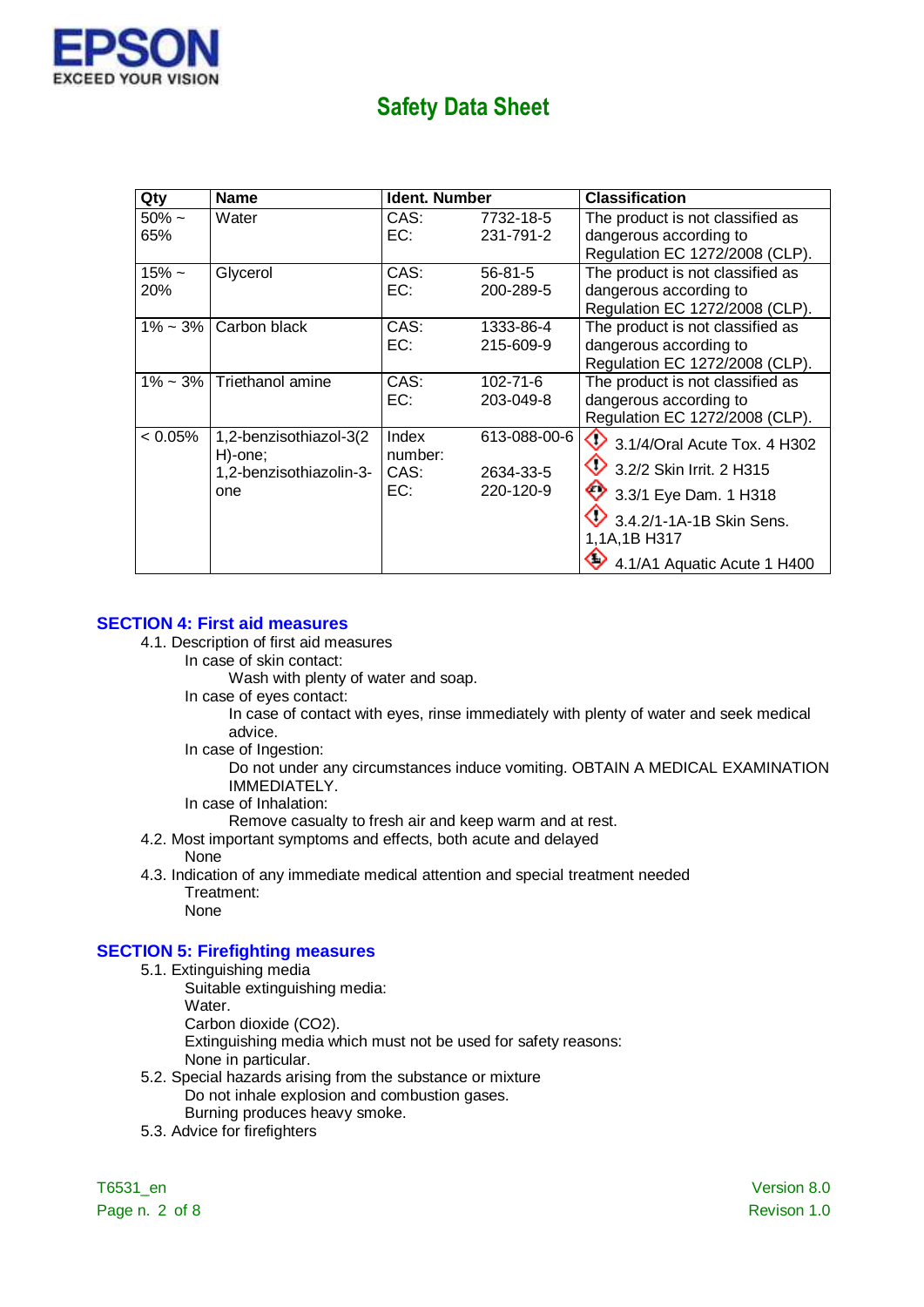

Use suitable breathing apparatus .

Collect contaminated fire extinguishing water separately. This must not be discharged into drains.

Move undamaged containers from immediate hazard area if it can be done safely.

#### **SECTION 6: Accidental release measures**

6.1. Personal precautions, protective equipment and emergency procedures Wear personal protection equipment.

Remove persons to safety. See protective measures under point 7 and 8.

6.2. Environmental precautions

Do not allow to enter into soil/subsoil. Do not allow to enter into surface water or drains. Retain contaminated washing water and dispose it.

In case of gas escape or of entry into waterways, soil or drains, inform the responsible authorities.

Suitable material for taking up: absorbing material, organic, sand

6.3. Methods and material for containment and cleaning up

Wash with plenty of water.

6.4. Reference to other sections See also section 8 and 13

### **SECTION 7: Handling and storage**

7.1. Precautions for safe handling

- Avoid contact with skin and eyes, inhalation of vapours and mists. Do not eat or drink while working.
	- See also section 8 for recommended protective equipment.
- 7.2. Conditions for safe storage, including any incompatibilities

Keep away from food, drink and feed.

Incompatible materials:

None in particular.

Instructions as regards storage premises:

Adequately ventilated premises.

7.3. Specific end use(s)

None in particular

#### **SECTION 8: Exposure controls/personal protection**

- 8.1. Control parameters
	- Glycerol CAS: 56-81-5
		- OEL Type: OSHA LTE: 5 mg/m3 Notes: PEL, as mist, respirable fraction
		- OEL Type: OSHA LTE: 15 mg/m3 Notes: PEL, as mist, total dust
		- Carbon black CAS: 1333-86-4
			- OEL Type: ACGIH LTE: 3 mg/m3
			- OEL Type: NIOSH LTE: 3.5 mg/m3 STE: 1750 mg/m3
			- OEL Type: OSHA LTE: 3.5 mg/m3
		- DNEL Exposure Limit Values
		- No data available
		- PNEC Exposure Limit Values
		- No data available
- 8.2. Exposure controls

Eye protection:

Not needed for normal use. Anyway, operate according good working practices.

Protection for skin:

No special precaution must be adopted for normal use.

Protection for hands: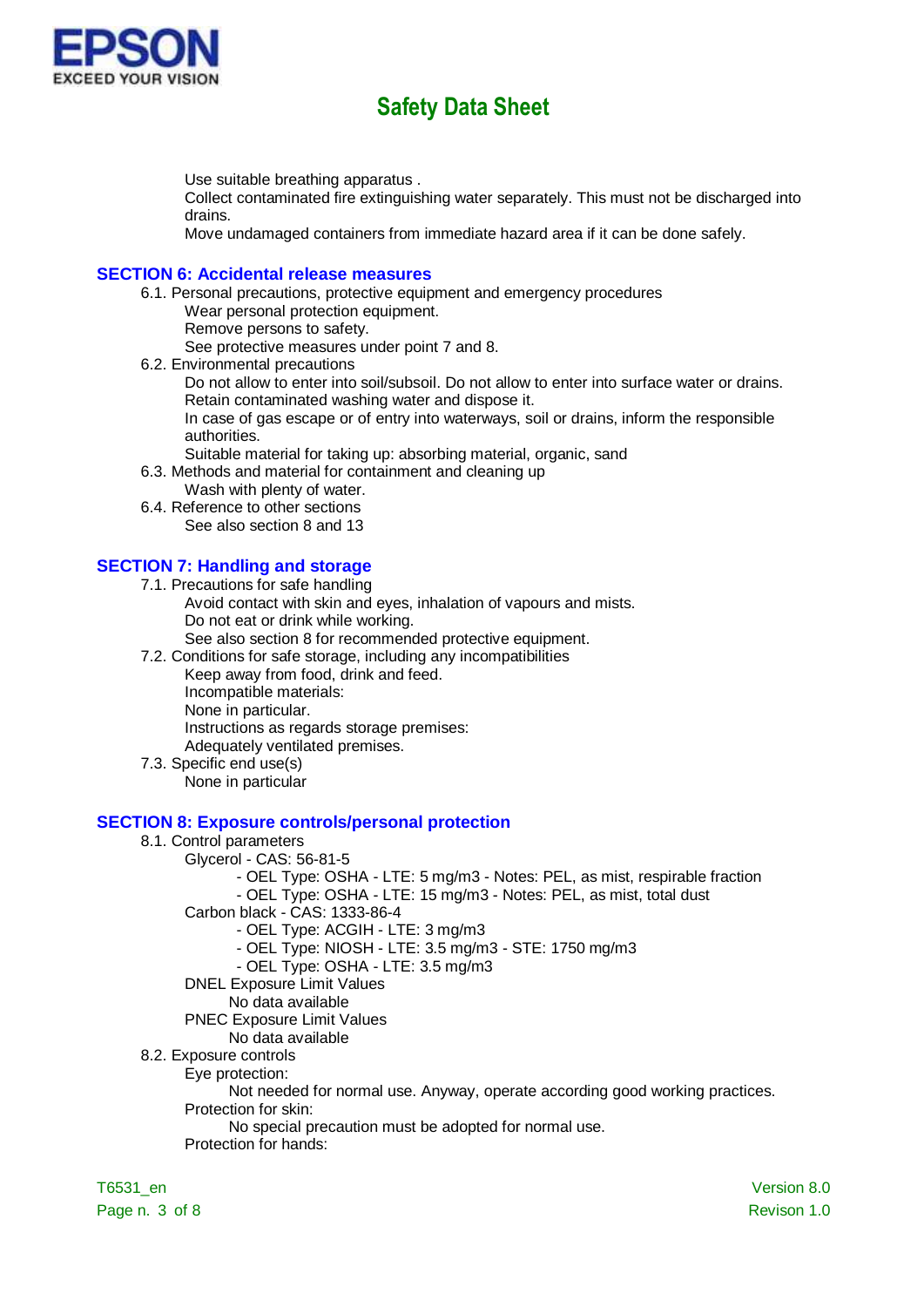

Not needed for normal use. Respiratory protection: Not needed for normal use. Thermal Hazards: None Environmental exposure controls: None Appropriate engineering controls: None

#### **SECTION 9: Physical and chemical properties**

9.1. Information on basic physical and chemical properties

- Appearance and colour: Black Liquid Odour: Slightly Odour threshold:  $\begin{array}{ccc} \text{No data available} \\ \text{pH:} & 8 \sim 9.4 \end{array}$  at pH:  $8 \sim 9.4$  at 20 °C Melting point / freezing point: -19.2 °C Initial boiling point and boiling range: No data available Solid/gas flammability:<br>
Upper/lower flammability or explosive limits: No data available Upper/lower flammability or explosive limits: No data available Vapour density: Flash point: The state of the Second Second Second Second Second Second Second Second Second Second Second Second Second Second Second Second Second Second Second Second Second Second Second Second Second Second Second Sec Evaporation rate: No data available Vapour pressure: Vapour pressure: Relative density: 1.072 at 20 °C Solubility in water: Complete Solubility in oil: No data available Partition coefficient (n-octanol/water): No data available Auto-ignition temperature:<br>
Decomposition temperature:<br>
No data available Decomposition temperature: Viscosity:<br>
Explosive properties:<br>
Explosive properties:<br>
Some Modata available Explosive properties:<br>
Oxidizing properties:<br>
Oxidizing properties:<br>
No data available Oxidizing properties:
- 9.2. Other information Miscibility: No data available

**SECTION 10: Stability and reactivity**

- 10.1. Reactivity
- Stable under normal conditions 10.2. Chemical stability
	- Stable under normal conditions
- 10.3. Possibility of hazardous reactions None
- 10.4. Conditions to avoid Stable under normal conditions.
- 10.5. Incompatible materials None in particular.
- 10.6. Hazardous decomposition products None.

### **SECTION 11: Toxicological information**

11.1. Information on toxicological effects

T6531\_en Version 8.0 Page n. 4 of 8 Revison 1.0

Fat Solubility: The Contract of the No data available Conductivity: Conductivity: No data available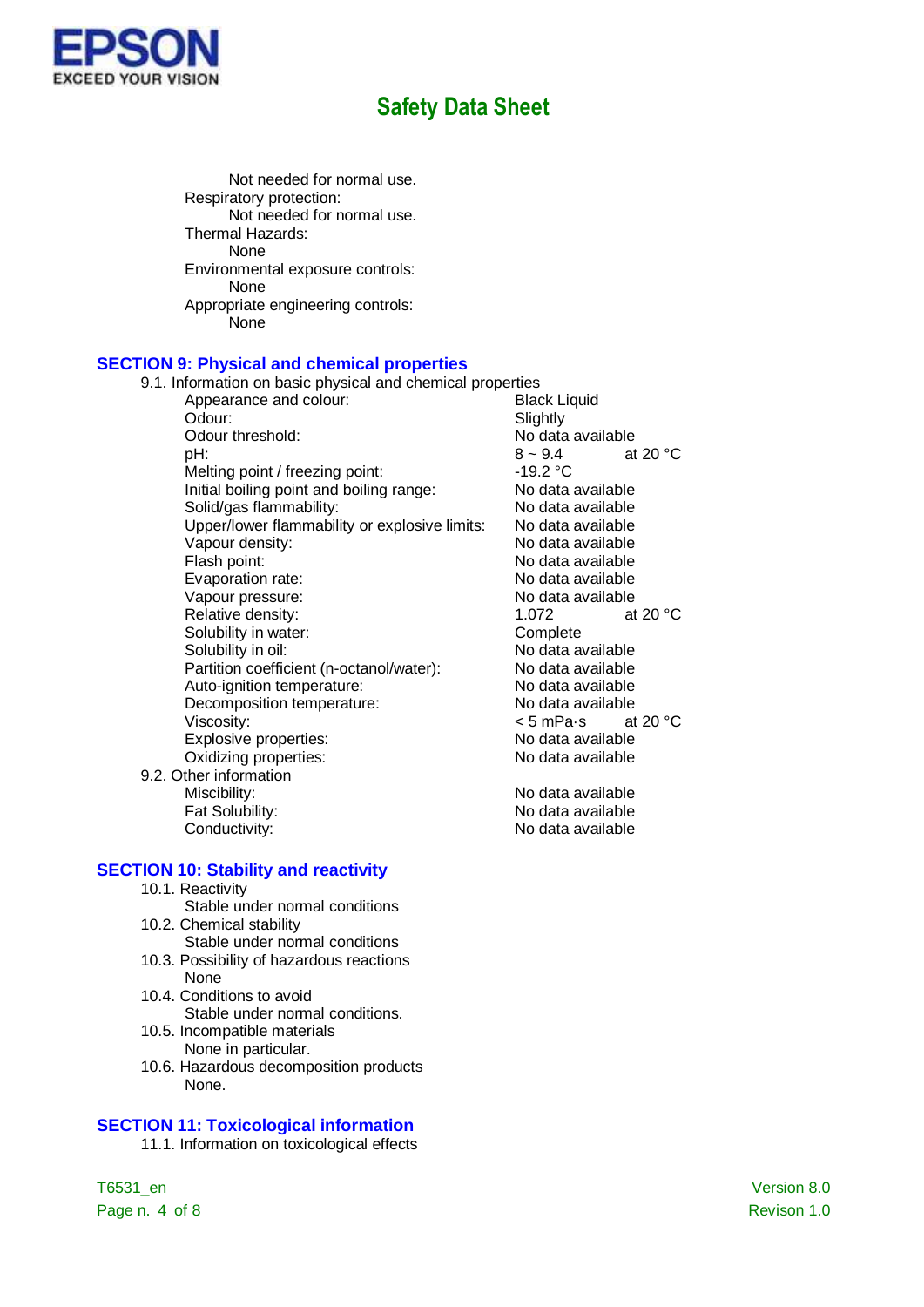

Toxicological information of the mixture:

No data available

Toxicological information of the main substances found in the mixture:

Glycerol - CAS: 56-81-5

a) acute toxicity:

Test: LD50 - Route: Oral - Species: Guinea pig = 7750 mg/kg - Source: Journal of Industrial Hygiene and Toxicology. Vol. 23, Pg. 259, 1941

Test: LDLo - Route: Oral - Species: Human = 1428 mg/kg - Source: "Toxicology of Drugs and Chemicals," Deichmann, W.B., New York, Academic Press, Inc., 1969Vol. -, Pg. 288, 1969. - Notes: BEHAVIORAL: HEADACHE

GASTROINTESTINAL: NAUSEA OR VOMITING

Carbon black - CAS: 1333-86-4

a) acute toxicity:

Test: LD50 - Route: Dermal - Species: Rabbit > 3 g/kg - Source: Acute Toxicity Data. Journal of the American College of Toxicology, Part B. Vol. 15 Test: LD50 - Route: Oral - Species: Rat > 15400 mg/kg - Source: Acute Toxicity Data. Journal of the American College of Toxicology, Part B. Vol. 15

Triethanol amine - CAS: 102-71-6

a) acute toxicity:

Test: LD50 - Route: Oral - Species: Guinea pig = 2200 mg/kg - Source: "Toxicometric Parameters of Industrial Toxic Chemicals Under Single Exposure," Izmerov, N.F., et al., Moscow, Centre of International Projects, GKNT, 1982Vol. -, Pg. 114, 1982.

Test: LD50 - Route: Oral - Species: Mouse = 5846 mg/kg - Source: Science Reports of the Research Institutes, Tohoku University, Series C: Medicine. Vol. 36(1-4), Pg. 10, 1989. - Notes: GASTROINTESTINAL: "HYPERMOTILITY, DIARRHEA" KIDNEY, URETER, AND BLADDER: OTHER CHANGES BEHAVIORAL: CONVULSIONS OR EFFECT ON SEIZURE THRESHOLD

Carbon black - CAS: 1333-86-4

With excessive exposure, carbon black has been listed as a possible human carcinogen. However, as engineered within this ink cartridge, emissions to air of carbon black during normal printing use have not been found. IARC, the International Agency for Research on Cancer, has found printing inks to be not classifiable as human carcinogens.

If not differently specified, the information required in Regulation (EU) 2015/830 listed below must be considered as 'No data available':

a) acute toxicity;

b) skin corrosion/irritation;

c) serious eye damage/irritation;

d) respiratory or skin sensitisation;

e) germ cell mutagenicity;

f) carcinogenicity;

g) reproductive toxicity;

h) STOT-single exposure;

- i) STOT-repeated exposure;
- j) aspiration hazard.

### **SECTION 12: Ecological information**

#### 12.1. Toxicity

Adopt good working practices, so that the product is not released into the environment. No data available

12.2. Persistence and degradability No data available

T6531\_en Version 8.0 Page n. 5 of 8 Revison 1.0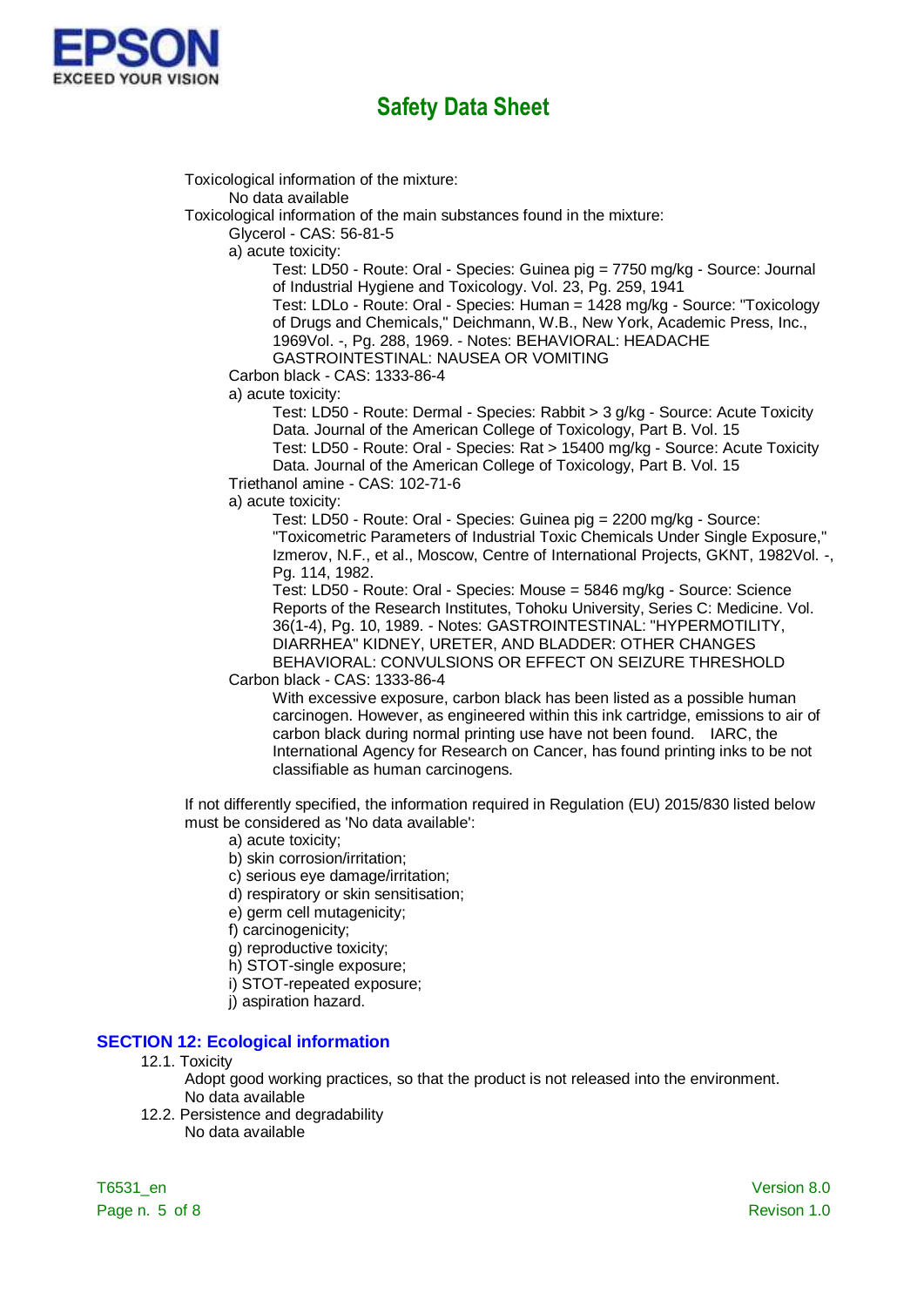

- 12.3. Bioaccumulative potential No data available
- 12.4. Mobility in soil
	- No data available
- 12.5. Results of PBT and vPvB assessment vPvB Substances: None - PBT Substances: None
- 12.6. Other adverse effects None

### **SECTION 13: Disposal considerations**

- 13.1. Waste treatment methods
	- Recover if possible. In so doing, comply with the local and national regulations currently in force.

### **SECTION 14: Transport information**

14.1. UN number

Not classified as dangerous in the meaning of transport regulations.

- 14.2. UN proper shipping name No data available
- 14.3. Transport hazard class(es) No data available
- 14.4. Packing group No data available
- 14.5. Environmental hazards No data available
- 14.6. Special precautions for user
	- No data available
- 14.7. Transport in bulk according to Annex II of MARPOL73/78 and the IBC Code No data available

### **SECTION 15: Regulatory information**

15.1. Safety, health and environmental regulations/legislation specific for the substance or mixture Dir. 98/24/EC (Risks related to chemical agents at work)

Dir. 2000/39/EC (Occupational exposure limit values)

Regulation (EC) n. 1907/2006 (REACH)

Regulation (EC) n. 1272/2008 (CLP)

- Regulation (EC) n. 790/2009 (ATP 1 CLP) and (EU) n. 758/2013
- Regulation (EU) 2015/830
- Regulation (EU) n. 286/2011 (ATP 2 CLP)

Regulation (EU) n. 618/2012 (ATP 3 CLP)

Regulation (EU) n. 487/2013 (ATP 4 CLP)

- Regulation (EU) n. 944/2013 (ATP 5 CLP)
- Regulation (EU) n. 605/2014 (ATP 6 CLP)

Restrictions related to the product or the substances contained according to Annex XVII Regulation (EC) 1907/2006 (REACH) and subsequent modifications:

Restrictions related to the product:

No restriction.

Restrictions related to the substances contained:

- No restriction.
- Where applicable, refer to the following regulatory provisions :

Directive 2003/105/CE ('Activities linked to risks of serious accidents') and subsequent amendments.

Regulation (EC) nr 648/2004 (detergents).

1999/13/EC (VOC directive)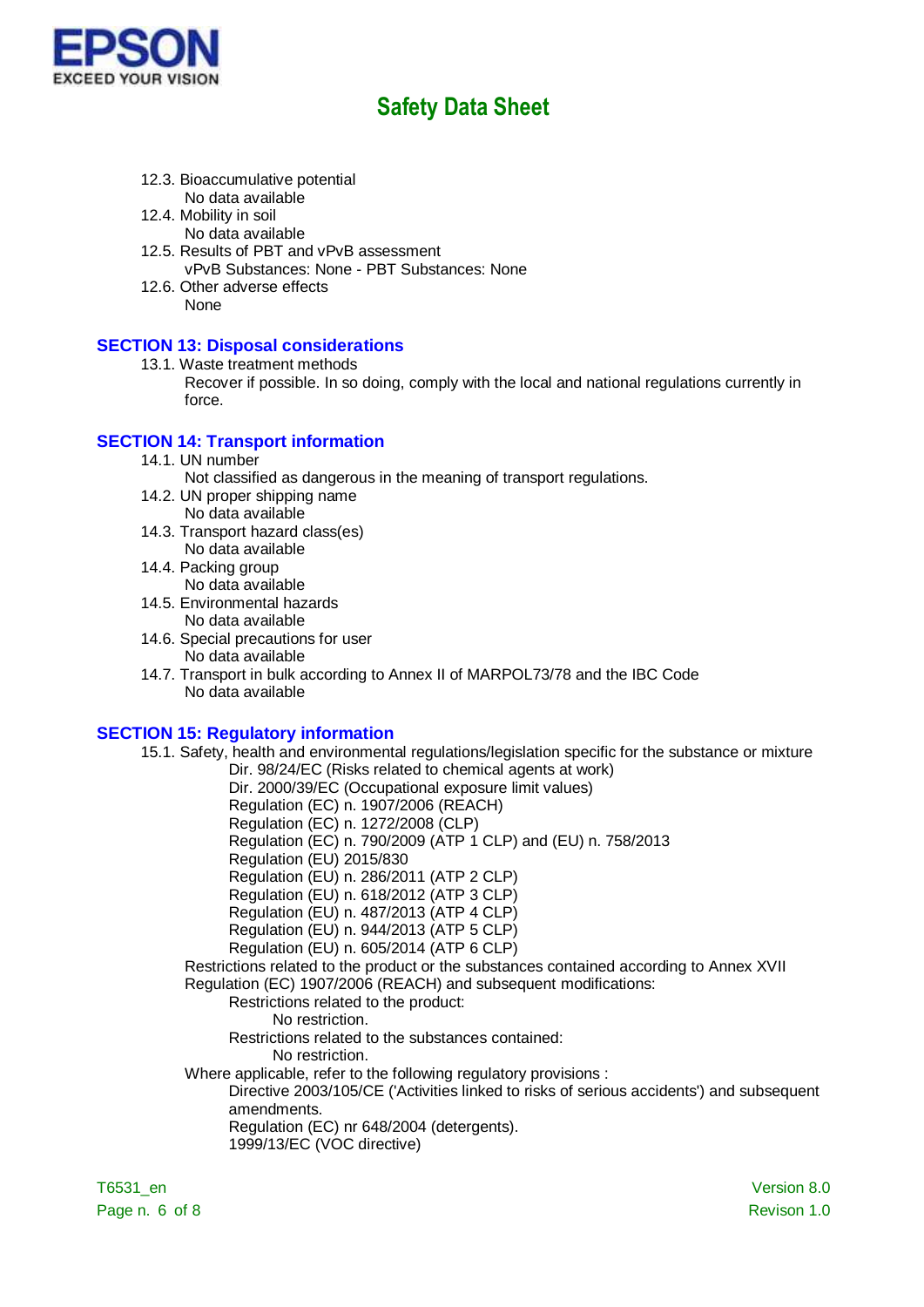

Provisions related to directives 82/501/EC(Seveso), 96/82/EC(Seveso II):

No data available

15.2. Chemical safety assessment

No

### **SECTION 16: Other information**

Full text of phrases referred to in Section 3:

H302 Harmful if swallowed.

H315 Causes skin irritation.

H318 Causes serious eye damage.

H317 May cause an allergic skin reaction.

H400 Very toxic to aquatic life.

| <b>Hazard class and</b> | Code                | <b>Description</b>                   |
|-------------------------|---------------------|--------------------------------------|
| hazard category         |                     |                                      |
| Acute Tox. 4            | 3.1/4/Oral          | Acute toxicity (oral), Category 4    |
| Skin Irrit. 2           | 3.2/2               | Skin irritation, Category 2          |
| Eye Dam. 1              | 3.3/1               | Serious eye damage, Category 1       |
| Skin Sens. 1,1A,1B      | $3.4.2/1 - 1A - 1B$ | Skin Sensitisation, Category 1,1A,1B |
| Aquatic Acute 1         | 4.1/A1              | Acute aquatic hazard, category 1     |

This document was prepared by a competent person who has received appropriate training. Main bibliographic sources:

ECDIN - Environmental Chemicals Data and Information Network - Joint Research Centre, Commission of the European Communities

SAX's DANGEROUS PROPERTIES OF INDUSTRIAL MATERIALS - Eight Edition - Van Nostrand Reinold

CCNL - Appendix 1

Insert further consulted bibliography

The information contained herein is based on our state of knowledge at the above-specified date. It refers solely to the product indicated and constitutes no guarantee of particular quality. It is the duty of the user to ensure that this information is appropriate and complete with respect to the specific use intended.

This Safety Data Sheet cancels and replaces any preceding release.

| ADR:        | European Agreement concerning the International Carriage of<br>Dangerous Goods by Road. |
|-------------|-----------------------------------------------------------------------------------------|
| CAS:        | Chemical Abstracts Service (division of the American Chemical<br>Society).              |
| CLP:        | Classification, Labeling, Packaging.                                                    |
| DNEL:       | Derived No Effect Level.                                                                |
| EINECS:     | European Inventory of Existing Commercial Chemical Substances.                          |
| GefStoffVO: | Ordinance on Hazardous Substances, Germany.                                             |
| GHS:        | Globally Harmonized System of Classification and Labeling of                            |
|             | Chemicals.                                                                              |
| IATA:       | International Air Transport Association.                                                |
| IATA-DGR:   | Dangerous Goods Regulation by the "International Air Transport"<br>Association" (IATA). |
| ICAO:       | International Civil Aviation Organization.                                              |
| ICAO-TI:    | Technical Instructions by the "International Civil Aviation Organization"<br>(ICAO).    |
| IMDG:       | International Maritime Code for Dangerous Goods.                                        |
| INCI:       | International Nomenclature of Cosmetic Ingredients.                                     |
|             |                                                                                         |